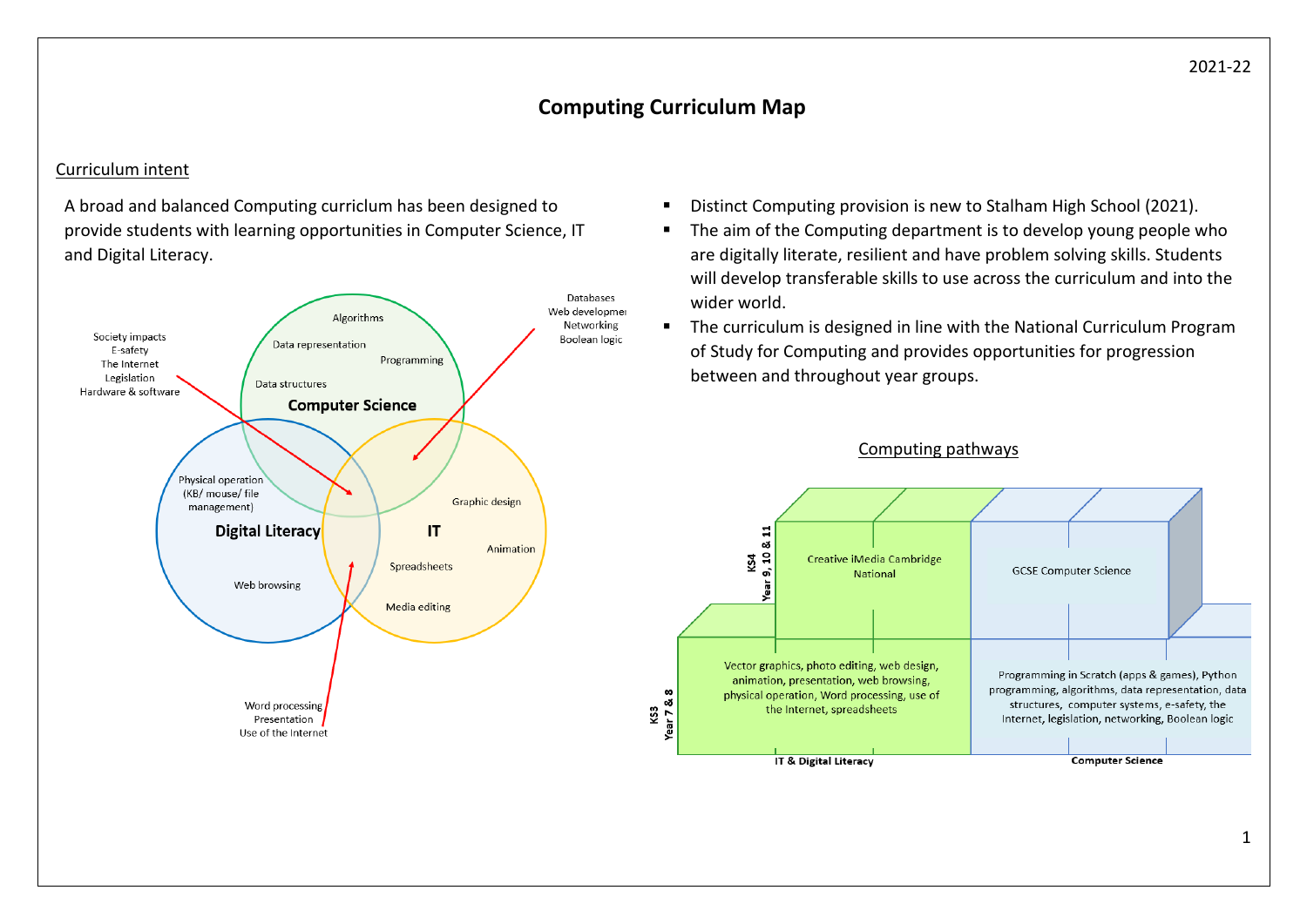## 2021-22

## Curriculum map

| <b>TERM</b>     | <b>KEY STAGE 3</b>                                                                                                                                                         | YEAR 9 - Cambridge National Creative<br><b>iMedia</b>                                                                                           | <b>YEAR 9 - GCSE Computer Science</b>                                                                                                                             |  |  |
|-----------------|----------------------------------------------------------------------------------------------------------------------------------------------------------------------------|-------------------------------------------------------------------------------------------------------------------------------------------------|-------------------------------------------------------------------------------------------------------------------------------------------------------------------|--|--|
|                 | Unit:                                                                                                                                                                      |                                                                                                                                                 |                                                                                                                                                                   |  |  |
|                 | Collaborating online respectfully -<br>cyberbullying                                                                                                                       | Digital creativity - vector graphics                                                                                                            | Problem solving                                                                                                                                                   |  |  |
|                 | <b>National Curriculum subject content:</b>                                                                                                                                |                                                                                                                                                 |                                                                                                                                                                   |  |  |
| <b>AUTUMN1</b>  | Using technology safely, respectfully,<br>responsibly & securely. Including<br>recognising inappropriate content,<br>contact & conduct and know how to<br>report concerns. | Create, re-use, revise and re-purpose<br>digital artefacts for a given audience,<br>with attention to trustworthiness,<br>design and usability. | Using programming languages to solve<br>$\blacksquare$<br>computational problems.<br>Making appropriate use of data<br>$\blacksquare$<br>structures (e.g. lists). |  |  |
|                 |                                                                                                                                                                            | Skills & subject knowledge:                                                                                                                     |                                                                                                                                                                   |  |  |
|                 | Selecting appropriate IT tools for<br>designing for an audience & purpose.<br>Uses of presentation software & the<br>٠<br>Internet to develop digital literacy.            | Introduction to Adobe Illustrator. Using<br>vector tools to create digital graphics.                                                            | Introduction to block programming<br>$\blacksquare$<br>(Scratch).<br>Key programming concepts including<br>$\blacksquare$<br>sequence, selection & iteration.     |  |  |
|                 | <b>Personal development:</b>                                                                                                                                               |                                                                                                                                                 |                                                                                                                                                                   |  |  |
|                 | Creativity, staying safe online, sharing work<br>with others, independence.                                                                                                | Applying academic skills in a real-world<br>context, creativity, planning & preparing.                                                          | Problem solving, resilience, critical thinking,<br>analytical skills.                                                                                             |  |  |
|                 | Assessment:                                                                                                                                                                |                                                                                                                                                 |                                                                                                                                                                   |  |  |
|                 | Cyberbullying presentation (strength,<br>improvement, target-based assessment<br>against assessment criteria).                                                             | Strength, improvement, target-based<br>assessment against assessment criteria of<br>website icons, solar city logo & character<br>illustration. | Regular summative assessments, combining<br>computer based & traditional questions.                                                                               |  |  |
| <b>AUTUMN 2</b> | Unit:                                                                                                                                                                      |                                                                                                                                                 |                                                                                                                                                                   |  |  |
|                 | Problem solving - introduction to Scratch                                                                                                                                  | Digital creativity - bitmap graphics                                                                                                            | <b>Computational thinking</b>                                                                                                                                     |  |  |
|                 | <b>National Curriculum subject content:</b>                                                                                                                                |                                                                                                                                                 |                                                                                                                                                                   |  |  |
|                 | Using programming languages to solve<br>computational problems.                                                                                                            | Create, re-use, revise and re-purpose<br>$\blacksquare$<br>digital artefacts for a given audience,                                              | Using text-based programming language<br>(Python) to solve computational                                                                                          |  |  |
|                 |                                                                                                                                                                            | with attention to trustworthiness,                                                                                                              | problems.                                                                                                                                                         |  |  |
|                 |                                                                                                                                                                            | design and usability.                                                                                                                           |                                                                                                                                                                   |  |  |
|                 | Skills & subject knowledge:                                                                                                                                                |                                                                                                                                                 |                                                                                                                                                                   |  |  |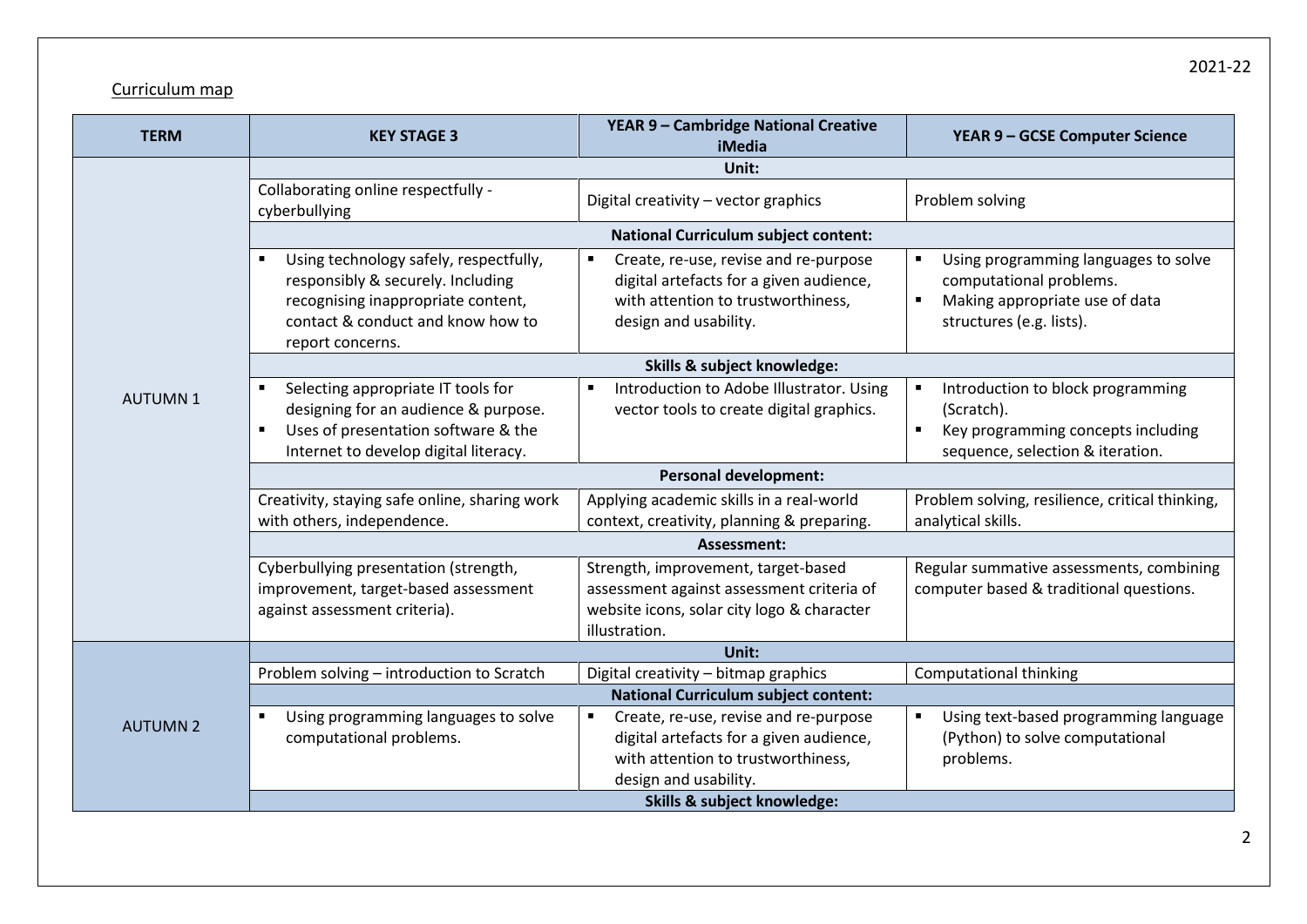|               |                                                                                                                                                                        |                                                                                                       | 2021-22                                                                                                                                                                                                                                                                           |  |  |
|---------------|------------------------------------------------------------------------------------------------------------------------------------------------------------------------|-------------------------------------------------------------------------------------------------------|-----------------------------------------------------------------------------------------------------------------------------------------------------------------------------------------------------------------------------------------------------------------------------------|--|--|
|               | Introduction to block programming<br>(Scratch).<br>Key programming concepts including<br>$\blacksquare$<br>sequencing, iteration & variables.                          | Introduction to Adobe Photoshop. Using<br>bitmap tools to edit, combine & create<br>digital graphics. | Introduction to writing code (Python)<br>including first programs, arithmetic<br>operators, assigning variables, data<br>types, casting, concatenation, loops,<br>conditional operators/ Boolean<br>expressions, IF/ ELIF.                                                        |  |  |
|               | <b>Personal development:</b>                                                                                                                                           |                                                                                                       |                                                                                                                                                                                                                                                                                   |  |  |
|               | Problem solving, resilience, critical thinking,<br>analytical skills.                                                                                                  | Applying academic skills in a real-world<br>context, creativity, planning & preparing.                | Problem solving, resilience, critical thinking,<br>analytical skills.                                                                                                                                                                                                             |  |  |
|               | <b>Assessment:</b>                                                                                                                                                     |                                                                                                       |                                                                                                                                                                                                                                                                                   |  |  |
|               | Scratch (multiple choice onscreen<br>assessment).                                                                                                                      | Strength, improvement, target-based<br>assessment against assessment criteria.                        | Regular summative assessments, combining<br>computer based & traditional questions.                                                                                                                                                                                               |  |  |
|               | Unit:                                                                                                                                                                  |                                                                                                       |                                                                                                                                                                                                                                                                                   |  |  |
|               | Digital creativity - vector graphics                                                                                                                                   | Creative iMedia in the Media Industry.                                                                | Computational thinking, algorithms &<br>programming                                                                                                                                                                                                                               |  |  |
|               | <b>National Curriculum subject content:</b>                                                                                                                            |                                                                                                       |                                                                                                                                                                                                                                                                                   |  |  |
|               | Undertaking creative projects that<br>involve selecting & using applications.<br>Create, re-use, revise and re-purpose<br>п<br>digital artefacts for a given audience, | Develop capability, creativity and<br>knowledge in digital media and<br>information technology.       | Using text-based programming language<br>(Python) to solve computational<br>problems.<br>Making appropriate use of data<br>structures (e.g. lists, tables & arrays).                                                                                                              |  |  |
|               | Skills & subject knowledge:                                                                                                                                            |                                                                                                       |                                                                                                                                                                                                                                                                                   |  |  |
| <b>SPRING</b> | Introduction to Adobe Illustrator. Using<br>vector tools to create digital graphics.                                                                                   | Unit R093 preparation: Creative iMedia<br>in the Media Industry.                                      | Computational thinking (abstraction,<br>$\blacksquare$<br>decomposition & algorithmic thinking).<br>Algorithms (flow charts, pseudocode,<br>trace tables, sorting & searching).<br>Continuing programming fundamentals<br>& introducing lists, operations/<br>functions in lists. |  |  |
|               | <b>Personal development:</b>                                                                                                                                           |                                                                                                       |                                                                                                                                                                                                                                                                                   |  |  |
|               | Creativity, planning & preparing.                                                                                                                                      | Creativity, independence, judgement and<br>self-reflection.                                           | Problem solving, resilience, critical thinking,<br>analytical skills.                                                                                                                                                                                                             |  |  |
|               | Assessment:                                                                                                                                                            |                                                                                                       |                                                                                                                                                                                                                                                                                   |  |  |